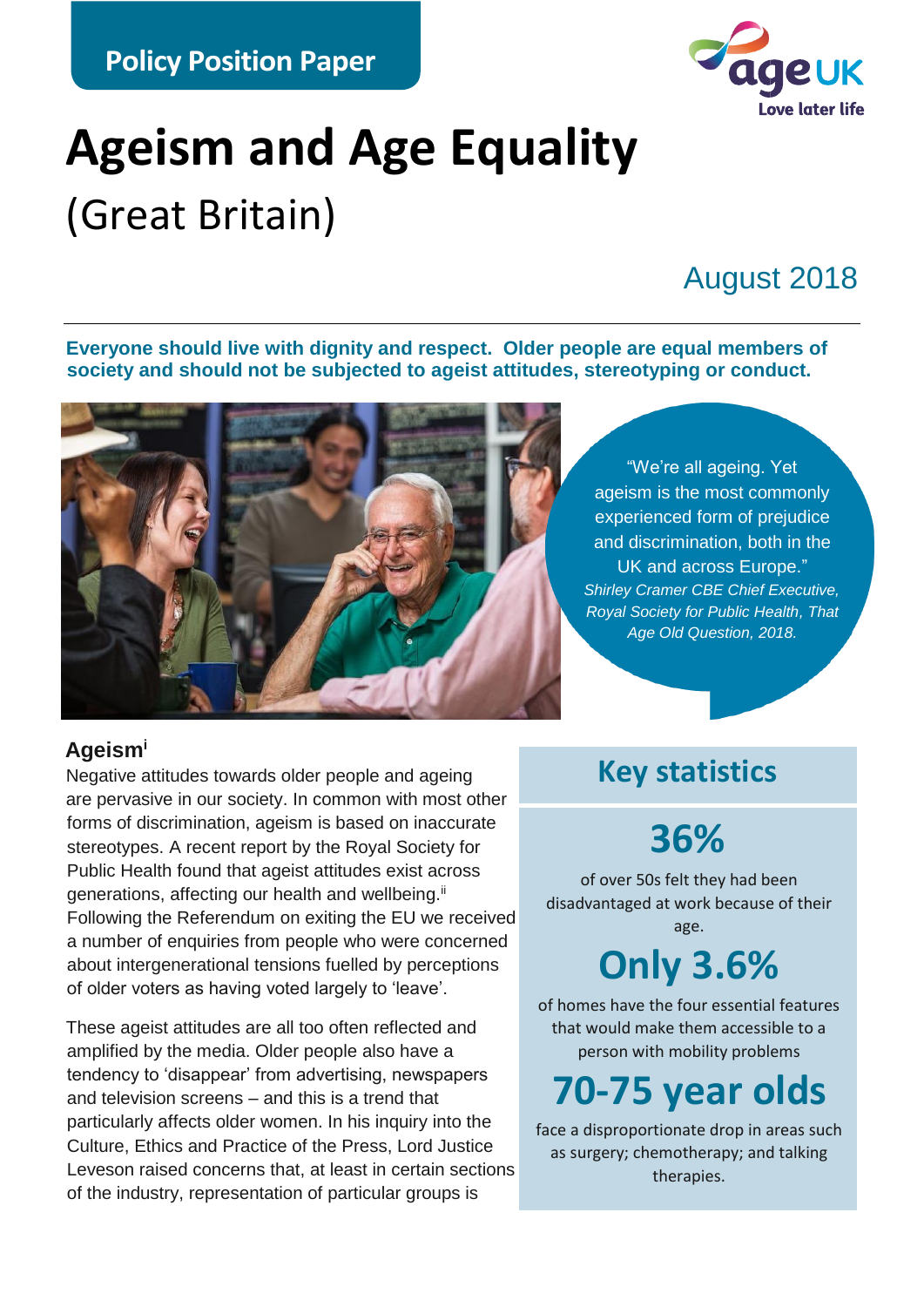

**Ageism and Age Equality, Great Britain August 2018** -----------------------------------------------------------------------

discriminatory and ill-judged. We would argue that this includes representation of older people which was reflected in Ofcom's 2017 report *Diversity and equal opportunities in television Monitoring report on the UK broadcasting industry.*

In this context it is concerning that the Editors' Code of Practice does not currently include a requirement to avoid prejudicial or pejorative references to a person's age. Broadcasters must act to rid their output of prejudicial or pejorative references to older people and to present a more positive image of later life in their programme making and broadcasting.

#### **Age discriminationiii**

The effect of ageism is that older people frequently experience discriminatory treatment. As a result society is failing to benefit fully from the valuable resources that older people offer – as potential employees, volunteers, elected representatives and in many other roles. Age UK is clear that the discrimination against people on the grounds of their age, disability, race, religion or belief, sex, sexual orientation, gender or disability is wrong. A priority for our future work will be to ensure that older people are protected against discrimination.

The Equality Act 2010 provides a set of legislative tools for tackling age discrimination both within the realm of employment and in the provision of goods and services.

However, in employment, unjustified age discrimination is still rife, in spite of it being illegal under the Equality Act 2010. Polling by YouGov commissioned by Age UK in 2017 found that 36% of over 50s felt they had been disadvantaged at work because of their age.

In health and social care, there is compelling evidence of the harmful effects of age discrimination. Research demonstrates that older people have poorer access to treatments for common health conditions. Treatment rates drop disproportionately for people over 70-75 years in areas such as surgery<sup>iv</sup>; chemotherapy<sup>v</sup>; and talking therapies<sup>vi</sup>. It is especially important that tackling age discrimination is prioritised at this time of major service reform in the health and social care sectors.



"We've seen examples of untested or stereotypical assumptions being made, rather than reasonable commercial decisions or risk assessments connected to offering products to particular age groups." *Just a number? Age, complaints and the ombudsman, Financial Services Ombudsman, 2015*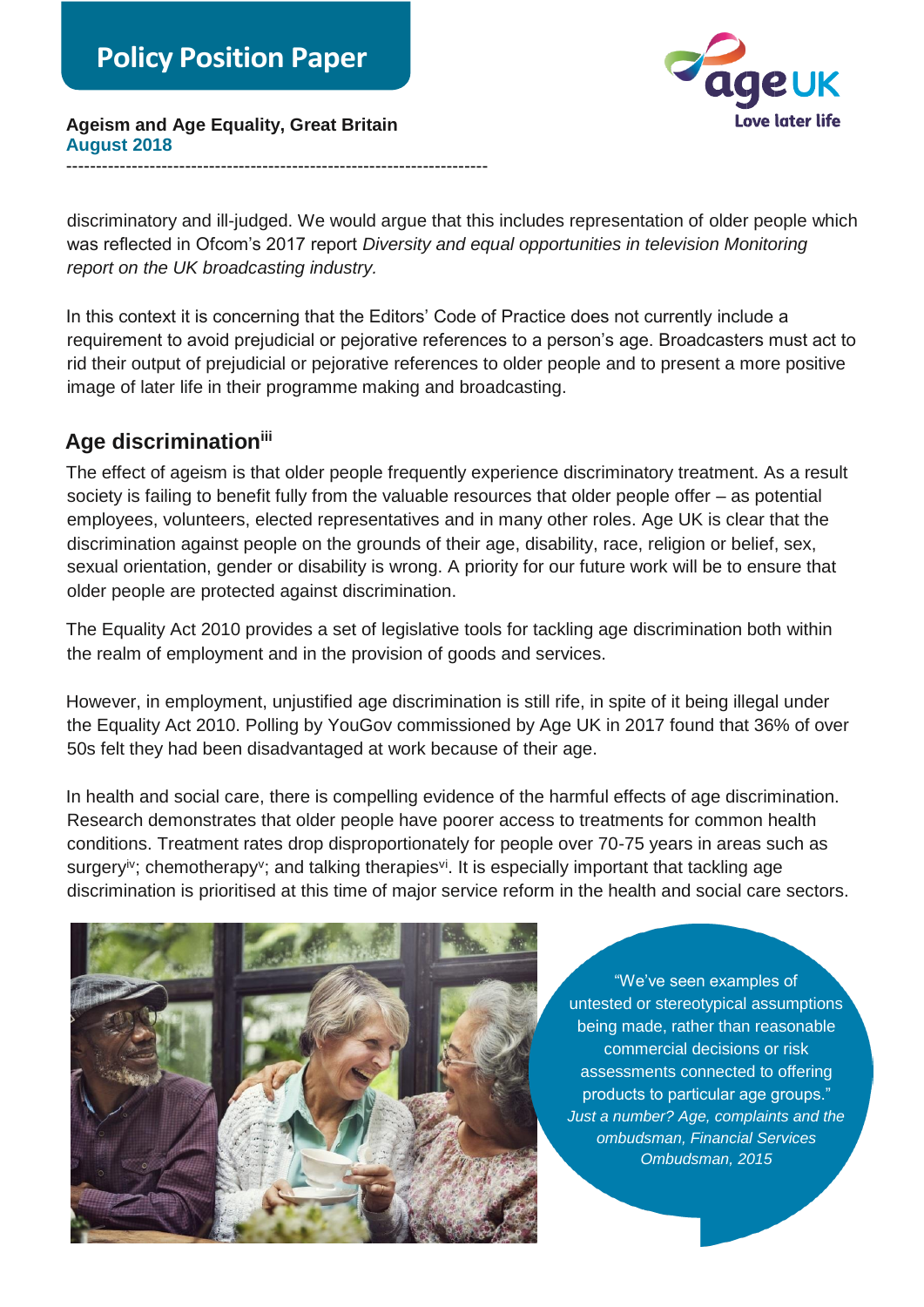**Ageism and Age Equality, Great Britain August 2018**

-----------------------------------------------------------------------



It remains a major concern that a broad exception for financial services in the Equality Act 2010 may restrict older people's access to essential products including loans, mortgages, travel and motor insurance, making it harder for older people to shop around for the best products.<sup>vii</sup> The Financial Services Ombudsman has reported a number of cases in which older people have experienced difficulties moving home, paying off their mortgages, and taking out extra lending because of restrictions accessing these financial services. Vili

#### **Public sector equality duty**

To achieve a more equal society it is not enough simply to prohibit discrimination; the public sector equality duty<sup>ix</sup> therefore requires all public bodies to take positive steps to advance equality of opportunity, eliminate unlawful discrimination and foster good relations between different groups in society. This provides a framework for decisionmaking that assists public bodies to understand and meet the needs of the ageing population and ensures that the decisions they make do not disproportionately impact particular groups, including older people. It is essential that any future review of the Equality Duty does not in any way weaken the duty or its effectiveness.

#### **Multiple discrimination**

Age discrimination compounds other forms of discrimination with a significant number of older people experiencing multiple disadvantage and deprivation as a result. Section 14 of the Equality Act 2010 contains a 'dual discrimination' provision to cover direct discrimination on up to two combined grounds. However the section was never enacted.

#### **Local authorities and digital inclusion**

We know that many low income older people do not claim the benefits to which they are entitled and which might make life a little easier. For someone who does not use the internet and may have never used a computer or tablet, any suggestion that they should or must claim online is likely to be a significant additional barrier.

Local councils, like other public bodies, have a range of responsibilities under the Public Sector Equality Duty to eliminate discrimination and promote equality within their decision making and policies. *Age UK, Everything is online these days, 2018*

#### **Brexit**

On 23 June 2016 the United Kingdom voted to leave the European Union. Our age discrimination laws stem from EU treaty provisions and directives, but these have been incorporated into domestic legislation, notably through the Equality Act, so no further domestic legislation would be needed in the absence of EU legislation. However, if EU legislation were to be removed or disapplied there would be nothing to prevent a future Government repealing these laws – something we would not wish to see. Additionally, we would want to ensure that the many UK nationals living and/or working in the EU would continue to have protection from other member states' discrimination against them.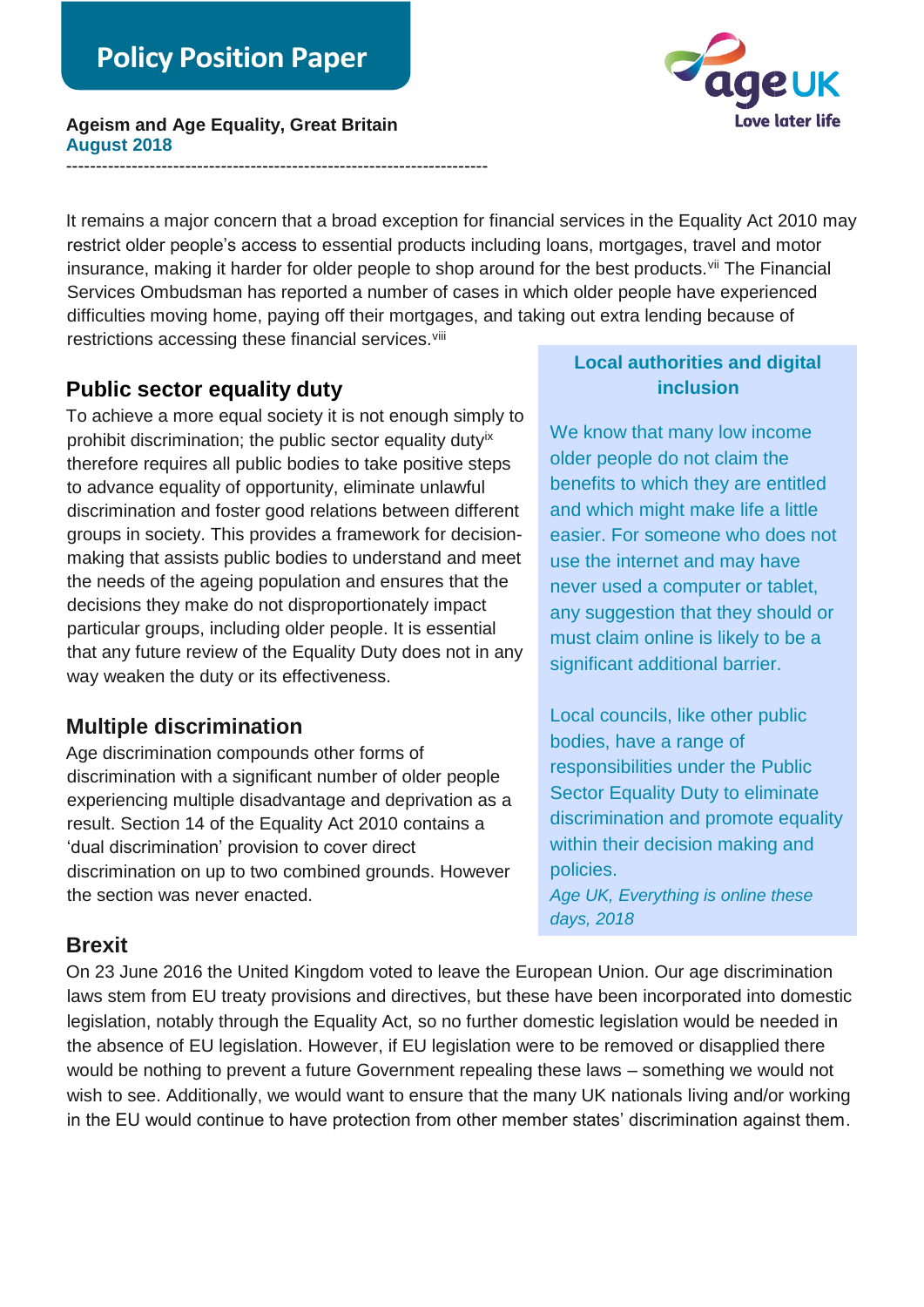

**Ageism and Age Equality, Great Britain August 2018**

## **Public Policy Proposals**

-----------------------------------------------------------------------

- Research has firmly established that a powerful way to overcome prejudice is to foster close, honest and personal relationships with others who are seen as belonging to a different group. Therefore public, private and third sector service providers should support initiatives that promote greater intergenerational contact to combat ageism. They must also guard against policies and practices that could act as a barrier to good intergenerational relations.
- The media industry must be challenged to replace the stereotyping of older people as passive and dependent with positive messages that reflect the diversity of the older population and recognise the contribution they make both in economic and social terms including as workers, volunteers and carers. The use of ageist language in the media must also be eradicated.
- Recognising the high levels of multiple discrimination faced by some groups of older people, particularly women, in the media, in the workplace and in public life, particular attention must be paid to securing higher levels of representation of this group in all these spheres and in setting equality objectives.
- The newspaper Editors' Committee should amend their Code of Practice to add a requirement to avoid prejudicial or pejorative references to a person's age.
- Government and the Equality and Human Rights Commission must take steps to raise awareness of the ban on harmful age discrimination in services and support service providers to implement it by providing on-going guidance and support.
- The Government must reconsider the financial services exemption from the ban on harmful age discrimination.
- Government must retain the public sector Equality Duty contained within the Equality Act 2010 and encourage public bodies to use the duty to meet the challenges and opportunities of our ageing society.
- After the United Kingdom exits the European Union, we urge the government to retain existing U.K. equalities legislation and to ensure that U.K. nationals continue to have protection from discrimination in other EU member states.